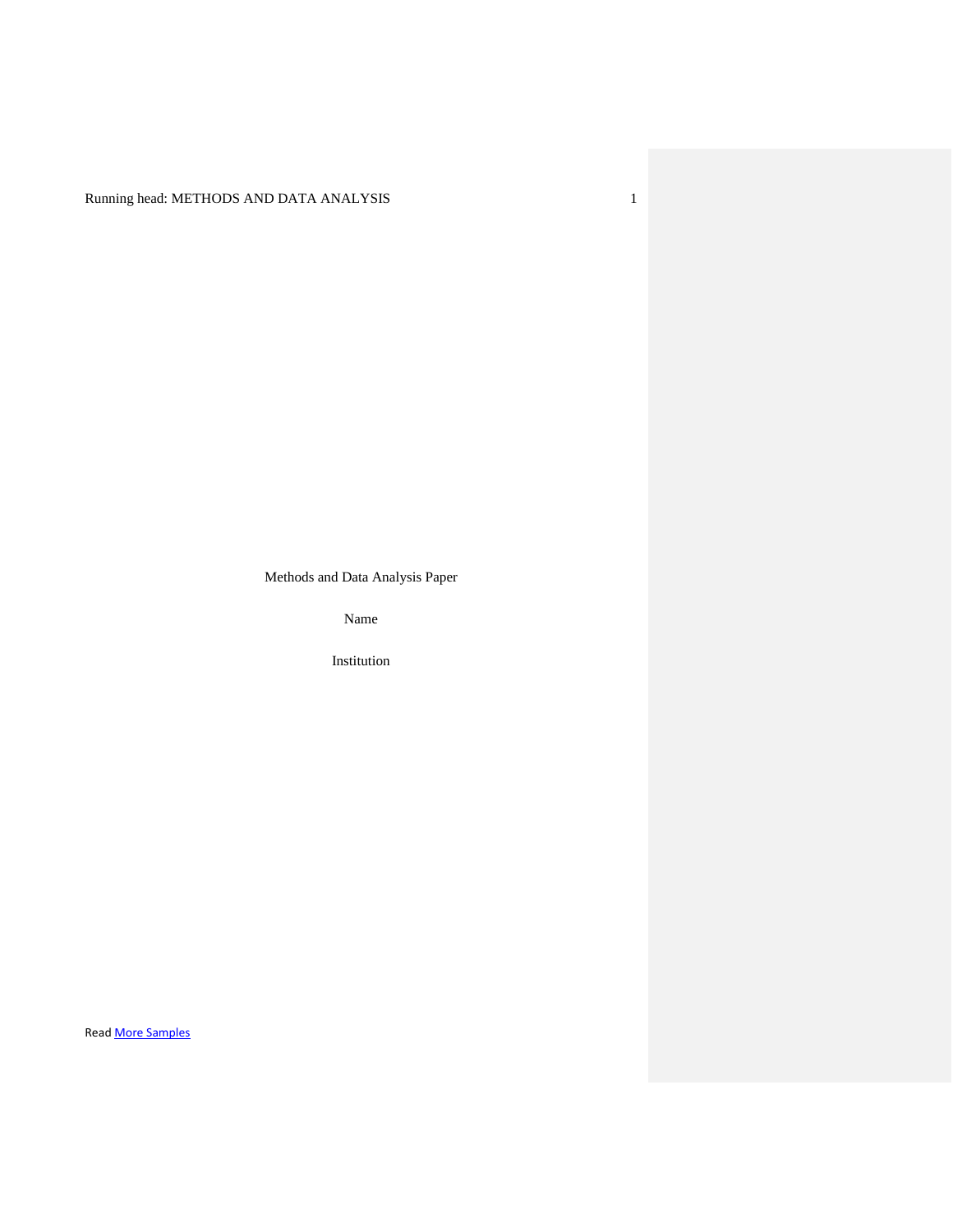#### **Introduction**

Patients in critical care tend to have several therapeutic connections of cords, cables and even tubes at their bedside because they are the fundamental aspect of daily health care for delivery of medications and fluids to patients (Haynes et al. 2015). Such connections can become disorganized and tangle and thus increase the risk of fall among the patients and nurses. It is a phenomenon that makes the caring of patients challenging (Watson, 2017). Falls from tangled cords, cables and tubes have the potential of causing deaths, permanent injury, and even lifethreating due to the confusions that arise whenever there is a physical hazard (Haynes et al. 2015). Solution to the issue requires the organization of the cords and tubes within the bedside of the patient. Such a move will not only reduce the instances of falls to both the healthcare personnel and patients but also will minimize risks associated with the connection errors and damages to the medical equipment.

While there are few cord control devices available for use, they vary in complexity and design. The study focuses on identifying a banding device for the management of the cords, tubes, and cables connected to the patients in critical condition to prevent occurrences of falls.

## **PICOT and Aim**

The PICOT question under investigation is the: In-patient and staff at an extended care facility, how does the JanaBand medical device being used compared to one not being used affect the outcomes of falls rates on team and patients over a 6-month period. The particular aim of this project is to investigate the effect of JanaBand in the reduction of falls among the patients and nurses due to disorganization of the cords, cables and tubes corded to patient from their bedside.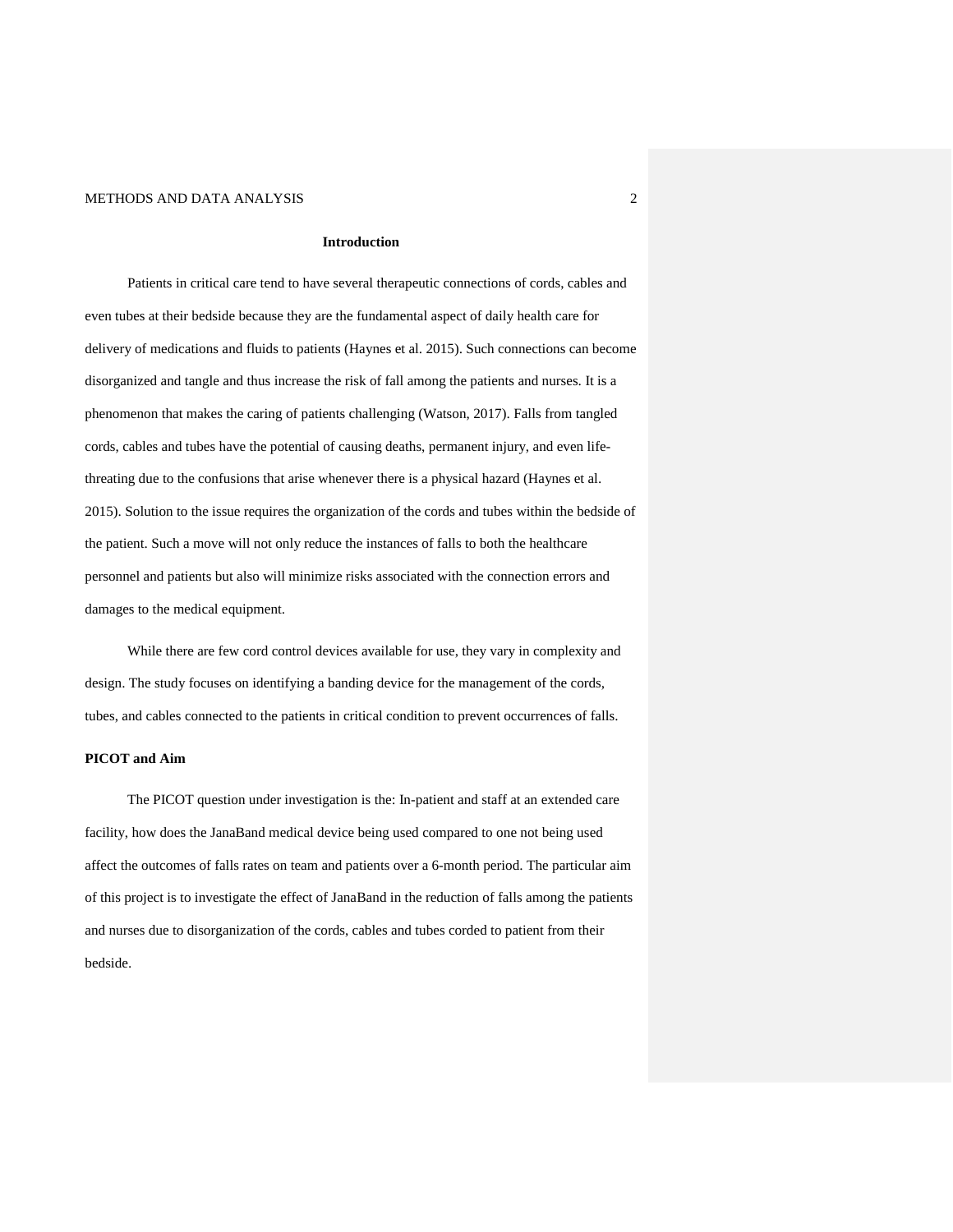#### **Theoretical project framework**

The theoretical framework for this project is the work of Jean Watson. It is in the philosophy and science of caring and will be critical in selecting the evidence that can assist in making the most informed decision as to whether to adopt the proposed tool. Her human caring model comprises of the conceptual elements of Carative factors, transpersonal caring and caring moment, all essential in promoting healing among the patients (Sitzman & Watson, 2013). Even though the argument appears as philosophical, it centers the work of nursing. It guides the nurses in facilitating the patient's safety such as through fall prevention. For instance, if the patient has high risks of falling, implementing new evidence-based practices would be in line with the argument of the model.

The proposed performance improvement model for the project is PDSA. The model comprises of four cycles as denoted by the initials (Calderwood, Mahoney & Jacobson, 2015). These are the plan, do, study and act. Using the approach, one has to plan a change or test how the new proposed tool works and then carry out the plan. After that, one has to look at the results to get the findings which are used to decide on the relevance of installing the new tools in the hospital to prevent patient falls (Calderwood, Mahoney & Jacobson, 2015).

#### **Synthesis of evidence**

One of the significant areas of concern for the patient safety is falling because of the reimbursements related to the patient safety. Loose cords and tubes are among the extrinsic factors which lead to falls in hospital (Ambrose, Paul & Hausdorff, 2013). Cords and tubing from medical equipment are contributing factors to falls experienced by the staff and patients in addition to the prevalence of objects such as stools and chairs. While the maintenance of clear

**Commented [1]:** The Diffusion theory for the theoretical framework. it works well with my project. I have attached it to this. Attachments: NWS1507603486\_See this model for Diffusion Theory.docx I sent a message on 10/10/2017 about this. Please check message and update according to message.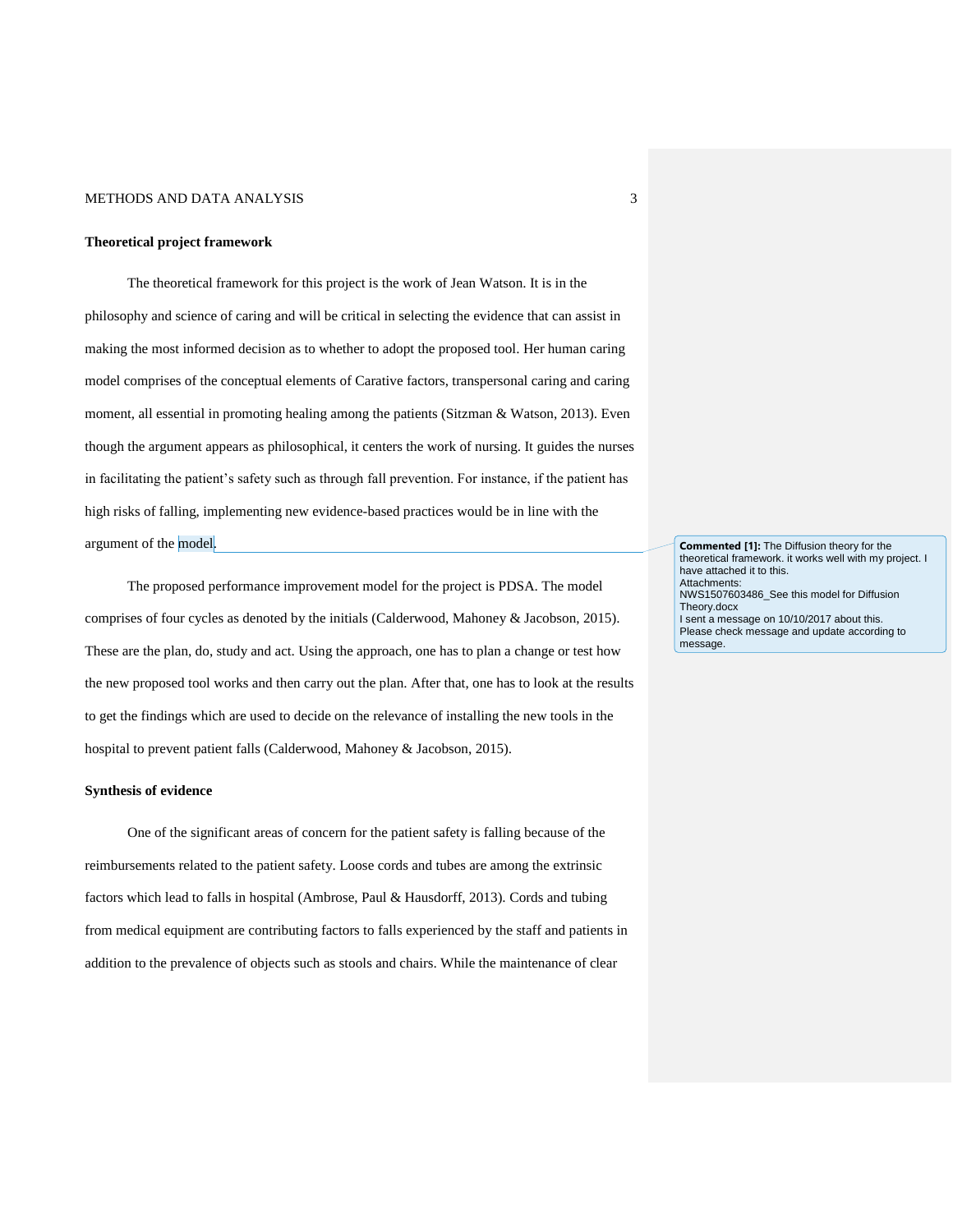pathways is part of the fall prevention program, securing of the tubes and cords is also an important measure (Ambrose, Paul & Hausdorff, 2013).

In most occasions, the treatment of a patient requires the use of tubes to transfer fluids such as serum, catheters among others. They also supply the patient with the gases such as oxygen while restricted to the beds. It means that there is the presence of cables, tubes, and cords present around the patient's bed at any time (James, 2015). While installing such items, the workers face the problem of getting reasonable ways of securing them to particular areas of the bed so that they do not fall on the ground or disorganized by the visitors or personnel taking care of the patient. The presence of loose cables and tubes presents hazards to the patient and the staffing giving care (James, 2015).

The falling risks from such cords and tubing may occur in multiple places such as nursing stations, operating rooms, patient rooms and any other location within the workstation. The appropriate benchmarks for this issue are to use cord organizers to bundle cords, covering cords on the floor, use of retractable cord holders, mounting cables underneath the desk and clearing walkways to allow free and safe movement of both the patient and employees. Others are through organizing the storage areas to eliminate, using wall-mounted storage hooks and spools (Bell et al. 2010).

### **Methods**

The part describes the sample population, the setting of the project, the data collection plan and how the outcome will get measured.

### **Sample**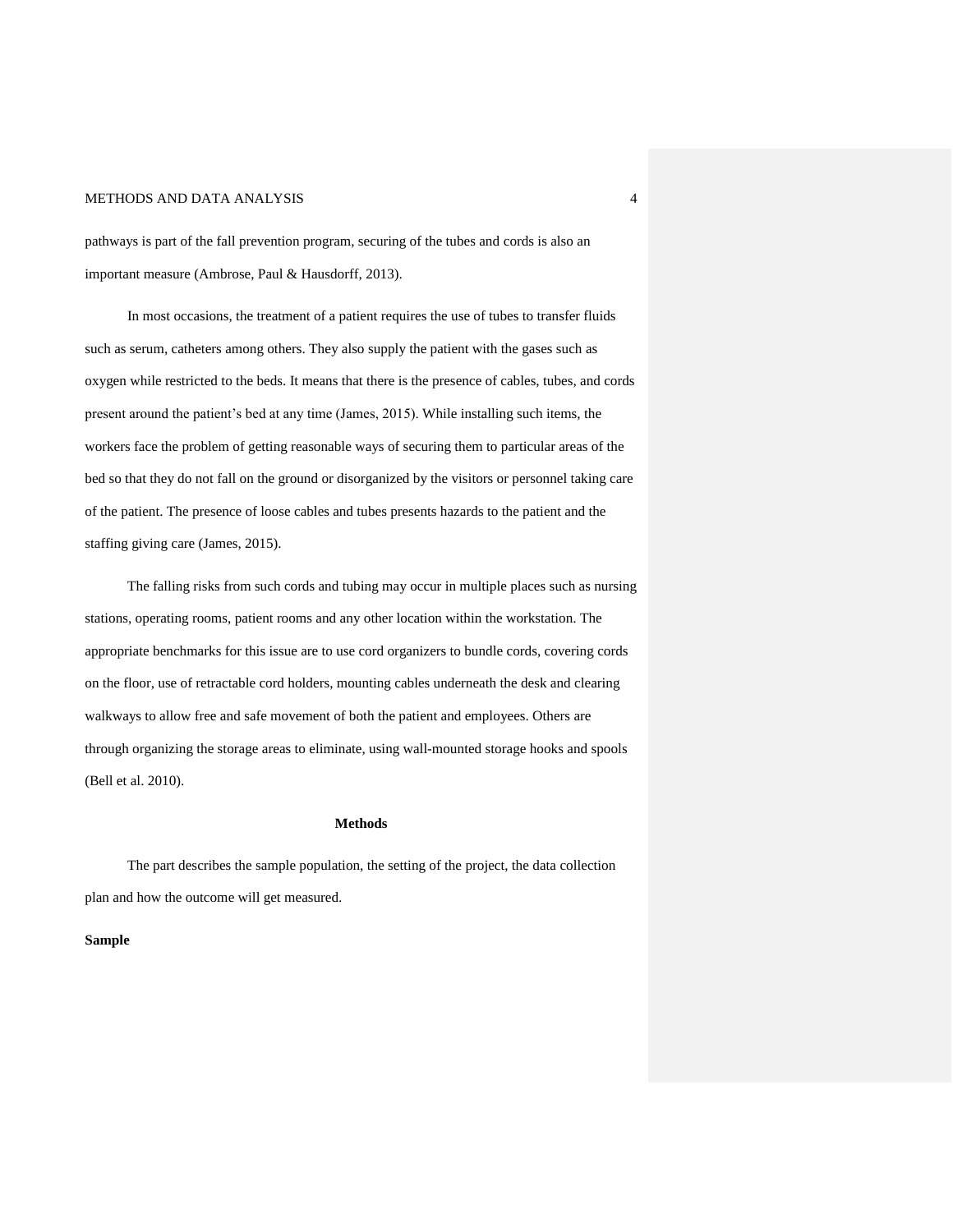The sample will be obtained from the hospital department that has higher instances of staff and patient falls arising from loose cords and tubing. I will identify the appropriate population by assessing the reports, accident review board, fall reports and notes from patient charts. In this way, I will have acquired the right representative that faces the high risk of falls and thus pre-testing the proposed tools would give accurate results.

### **Setting**

The setting of the project is the care units handling eldercare, neurology, and rehabilitation where caregivers have to use numerous cords, cables and tubes to save the lives of patients.

# **Design**

The project will use a case study design. It is important because of its comprehensiveness and ability to reduce bias. Case studies will facilitate a holistic review and thus creates space for building a more detailed understanding of the topic. In addition to that, they will create a sound platform essential for exploring the variables of the topic in details. Due to their ability to capture a wide range of perspectives, they will reduce chances of biasness by way of diluting the agenda of a single person. The cases will come from hospitals handling patients under critical conditions especially those receiving eldercare, neurology, and rehabilitation.

### **Intervention**

As a method of improving performance, videos and flowcharts will be used to illustrate how to use proposed tools. A video is an essential instructional medium that compels and generates more significant amounts of interest on something. They will provide a sensory experience that promotes concepts and ideas to become experienced and part of the staff within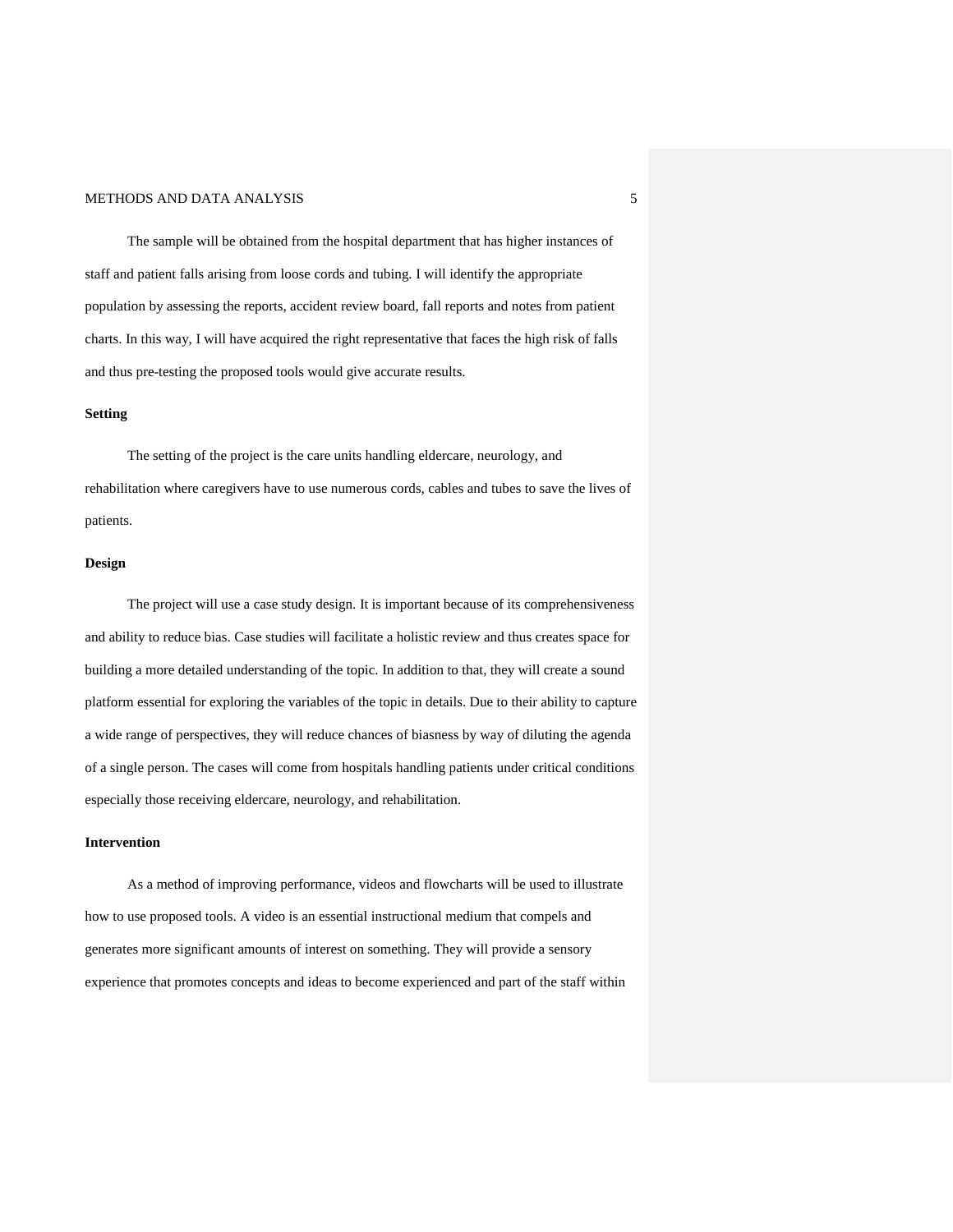the healthcare institution. Apart from that their ability to start an rewind are invaluable when offering education on the way the new strategies will prevent patient and staff falls once adopted in the organization.

## **Data collection**

The project will use primary data. Therefore, observation, surveys, and records will be used as sources of data. Observation will be covert or undisclosed. The researcher will keep their identity secret and act as a genuine member of the nursing group. Disclosing to the subjects that someone is observing them may inhibit them from exhibiting their normal behaviors while carrying out their activities and thus affecting the results. Surveys will be planned strategically and structured in the best way to facilitate the collection of accurate data. The overall goal of the surveys will uncover answers, evoke discussion, base decisions on objective information and further to compare results. Finally, the number of falls will be obtained from the quality improvement department for the period before implementation of the tools and after their installation to assess any difference.

## **Measuring outcomes**

The following are the measurable clinical outcomes that will be used to evaluate the effectiveness of the project. The number for calculating the performance effectiveness will come from different sources. The use of multiple sources is essential so that the weakness of one source will obtain a reinforcement from another. There will be direct observation of care where a trained observer will determine whether the cords and tubes have been bundled together and that they pose any risk of fall to either the patient of staff. It will be one of the most accurate methods because it will involve assessing the vulnerable individuals within their operational context.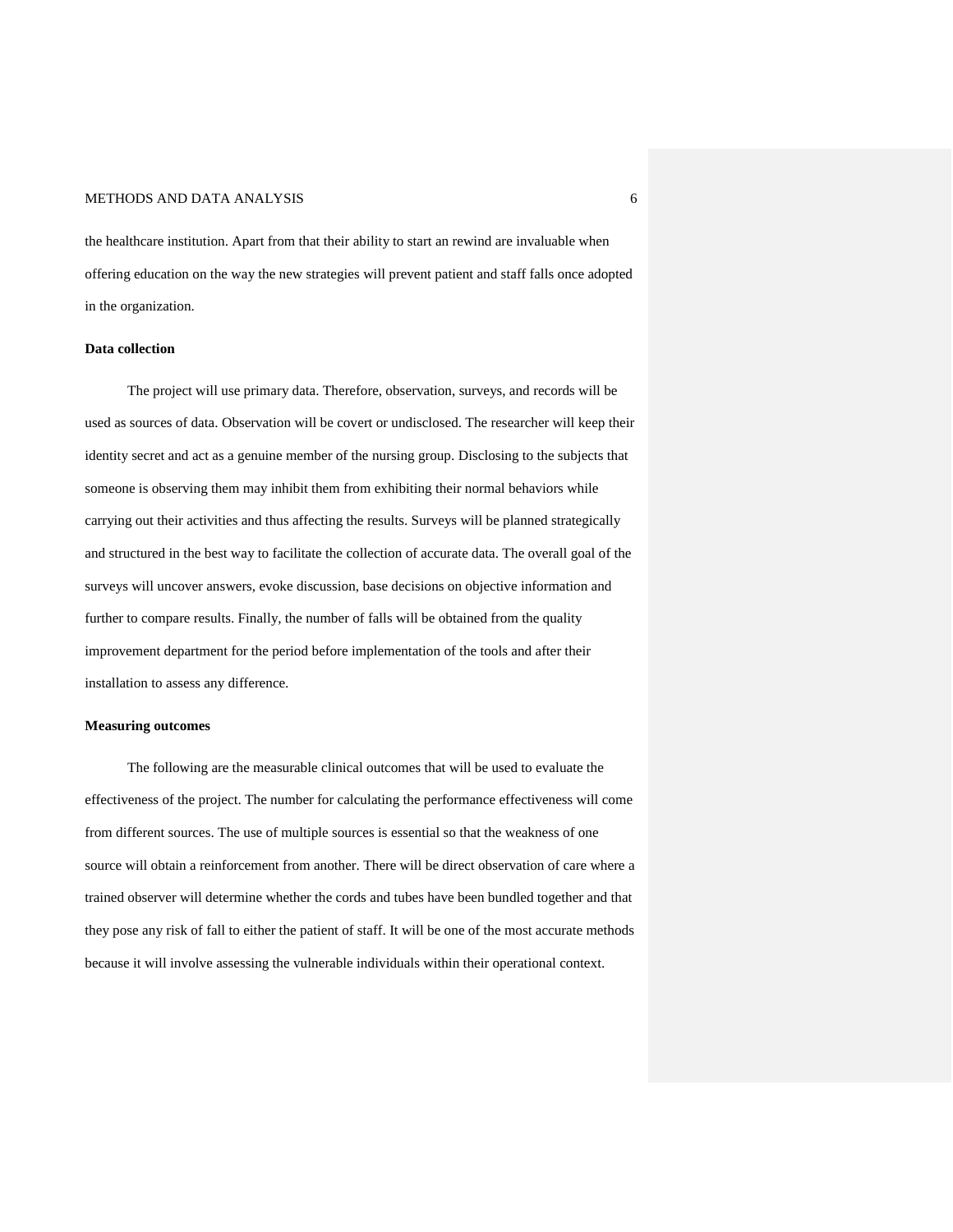Surveys will be used in occasions where the staff members have to recall specific events for recollection of data. Apart from that, there will be medical reviewing which will focus on the documented records on the number of falls within a particular time to compare with previous figures.

#### **Data analysis**

The data analysis is the process of inspecting, transforming and modeling data to get the essential information, suggest conclusions and to support decision making. The procedure for analyzing the collected data will be as follows. The first step will be the removal of ambiguous elements such as capturing information from open-ended questions. The following will be data coding by way of assigning numerals or symbols to obtained responses to have a limited number of categories. Data presentation will follow in the form of figures and tables for analyses. The last step will be data interpretation and discussion drawing support from the available literature.

During interpretation, data will be presented using tables and graphs to enhance understandability. Each variable will be presented separately for comparison purposes to illustrate the effectiveness of the JanaBand in the management of cords, tubes, and cables to reduce falls.

#### **Conclusion**

While connections of cords, cables, and tubes in the treatment of patients under critical condition are inevitable, they pose a higher risk of fall to patients and health staff whenever they come disorganized and tangled. Organizing such instruments together and maintaining them in strategic areas where they can facilitate care delivery but without posing any risk of fall would be the most important solution to the problem. The incidences occur in multiple places such as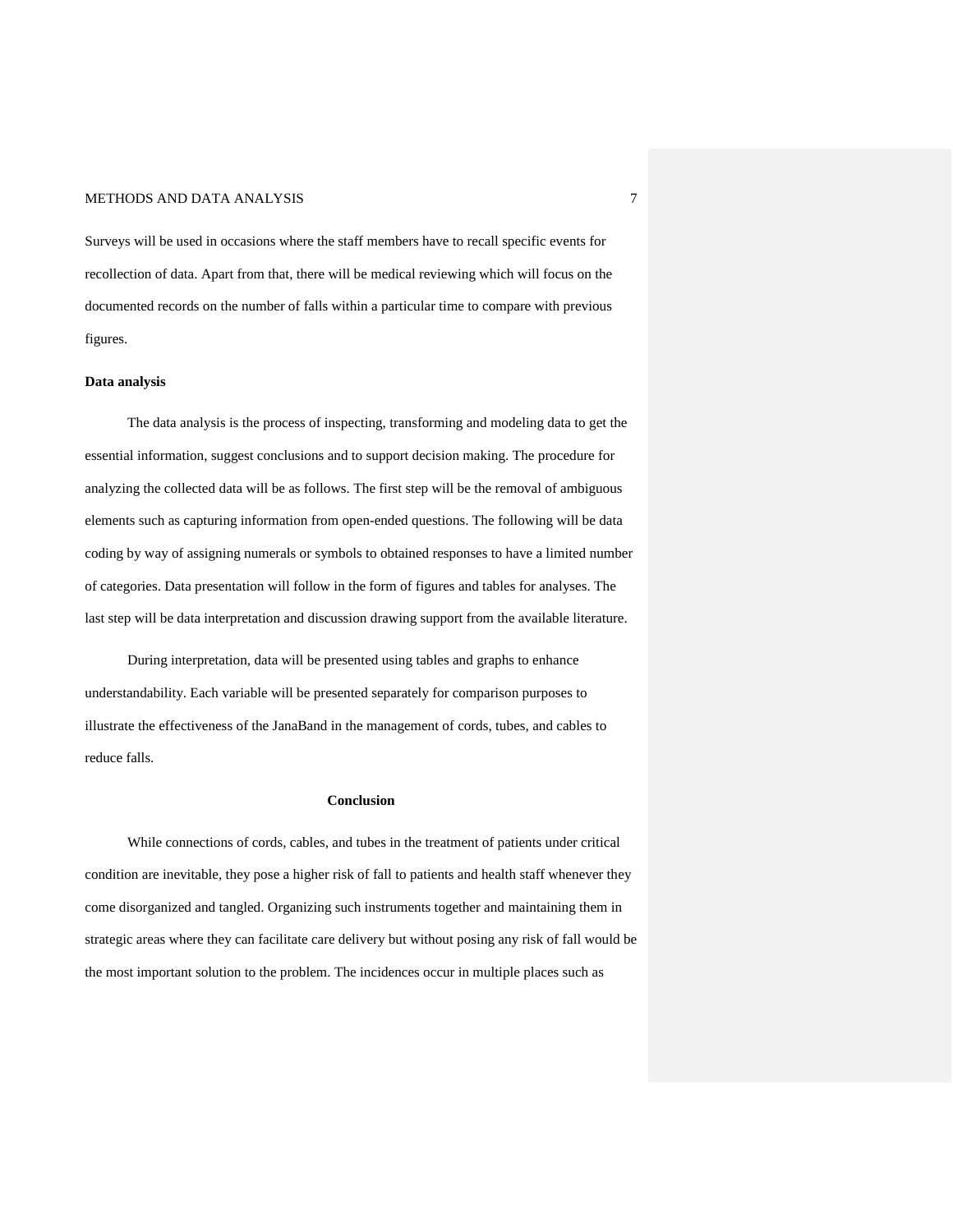nursing stations, operating rooms, patient rooms and any other location within the workstation. Using cord organizers to bundle cords, covering cords on the floor, use of retractable cord holders, mounting cables underneath the desk and clearing walkways can allow free and safe movement of both the patient and employees. The project aims at investigating the effect of JanaBand in the reduction of falls among the patients and nurses due to disorganization of the cords, cables and tubes corded to patient from their bedside.